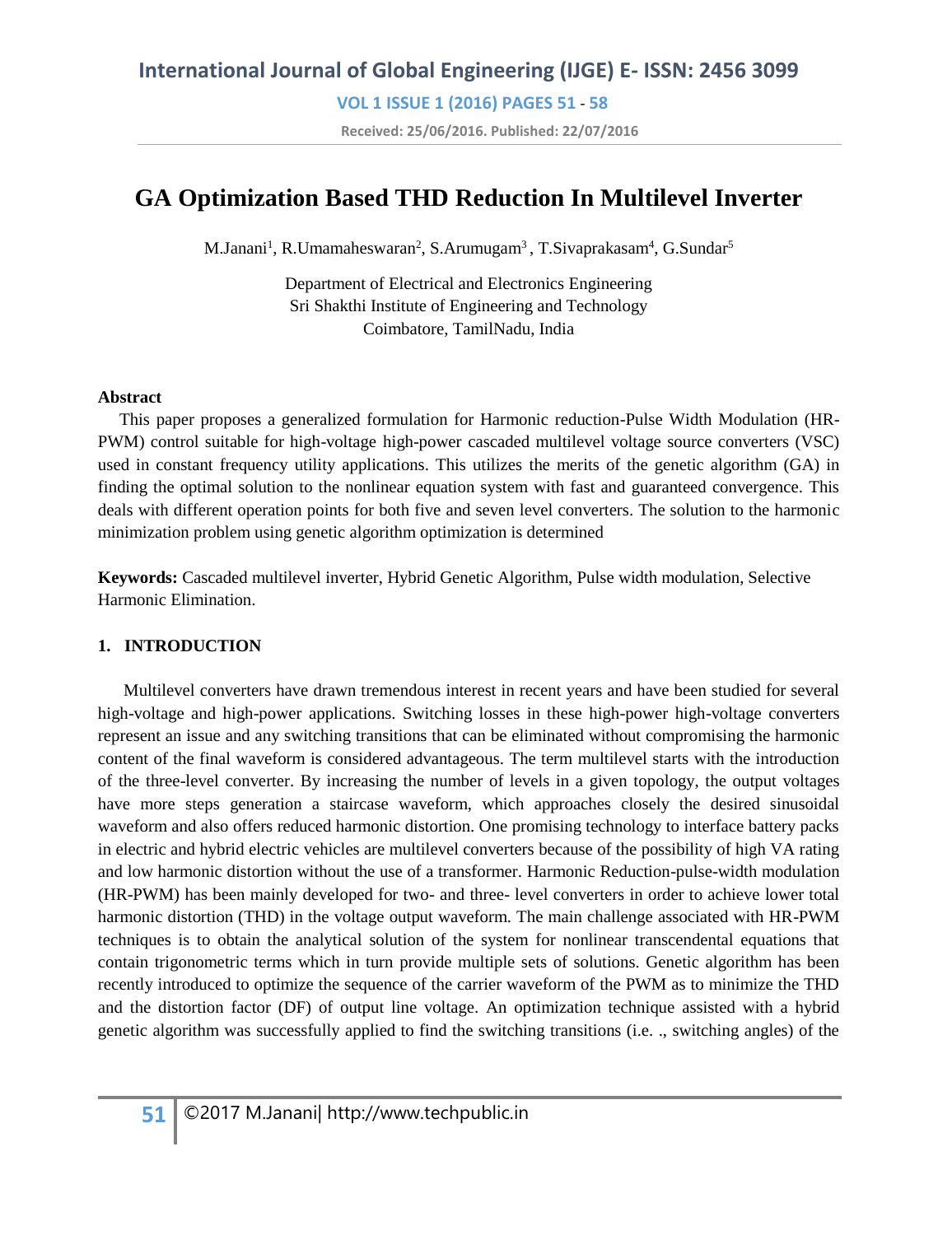**VOL 1 ISSUE 1 (2016) PAGES 51** - **58**

**Received: 25/06/2016. Published: 22/07/2016**

HR-PWM ac/ac converter. More recently, a general genetic algorithm using Matlab GA optimization Toolbox was applied to solve the same problem of HR-PWM.However, the solutions to the equal dc sources and with the fundamental frequency switching method which has lower degrees of freedom for specifying the cost function compared with the proposed PWM method for the same physical structure. Furthermore, hybrid genetic algorithm is applied to stepped multilevel converter with non equal dc sources in. As the primary limitation (disadvantage) of the stepped modulation techniques lies in its very narrow modulation index range, several works have been attempting to overcome this shortcoming. Specifically, proposed a modulation technique that widens the modulation index by swapping the polarity of some levels so that a low modulation index can be obtained and maintaining the fundamental switching technique. A new active harmonic elimination technique was recently introduced to the line frequency method aiming to eliminate higher order of harmonics by simply generating the opposite of the harmonics to cancel them. However, the disadvantage in that is that it uses a high switching frequency to eliminate higher order harmonics. Other approaches have also been reported, including one where the harmonic elimination is combined with a programmed method, and another where multilevel HR-PWM defined by the well-known multi carrier phase-shifted PWM (MPS-PWM) was proposed in, where the modulation index defines the distribution of the switching angles, and then the problem of HR-PWM is applied to a particular operating point aiming to obtain the optimum position of these switching transitions that offer elimination to a selected order of harmonics. By effectively solving the harmonic elimination problem with large number of switching angles, the HR-PWM method can generate high-quality voltage waveform as well as less switching frequency as compared to other modulation techniques. Fig.(1) Shows the structure of a singlephase multi-level cascaded inverter that consists of series connection of H- bridge inverter units. Each unit has its own separated dc source (SDCS), which may be obtained from an ultra-capacitor, battery, fuel cell, solar cell, etc. In order to generate the multilevel voltage waveform, the ac terminal voltages of different Hbridge inverters are connected in series and the overall output voltage van is given by the sum of H-bridge voltages. i.e., van =v1+ v2+ v3+ v4 + v 5.



 **Fig1:** Cascaded H-Bridge Multilevel Inverters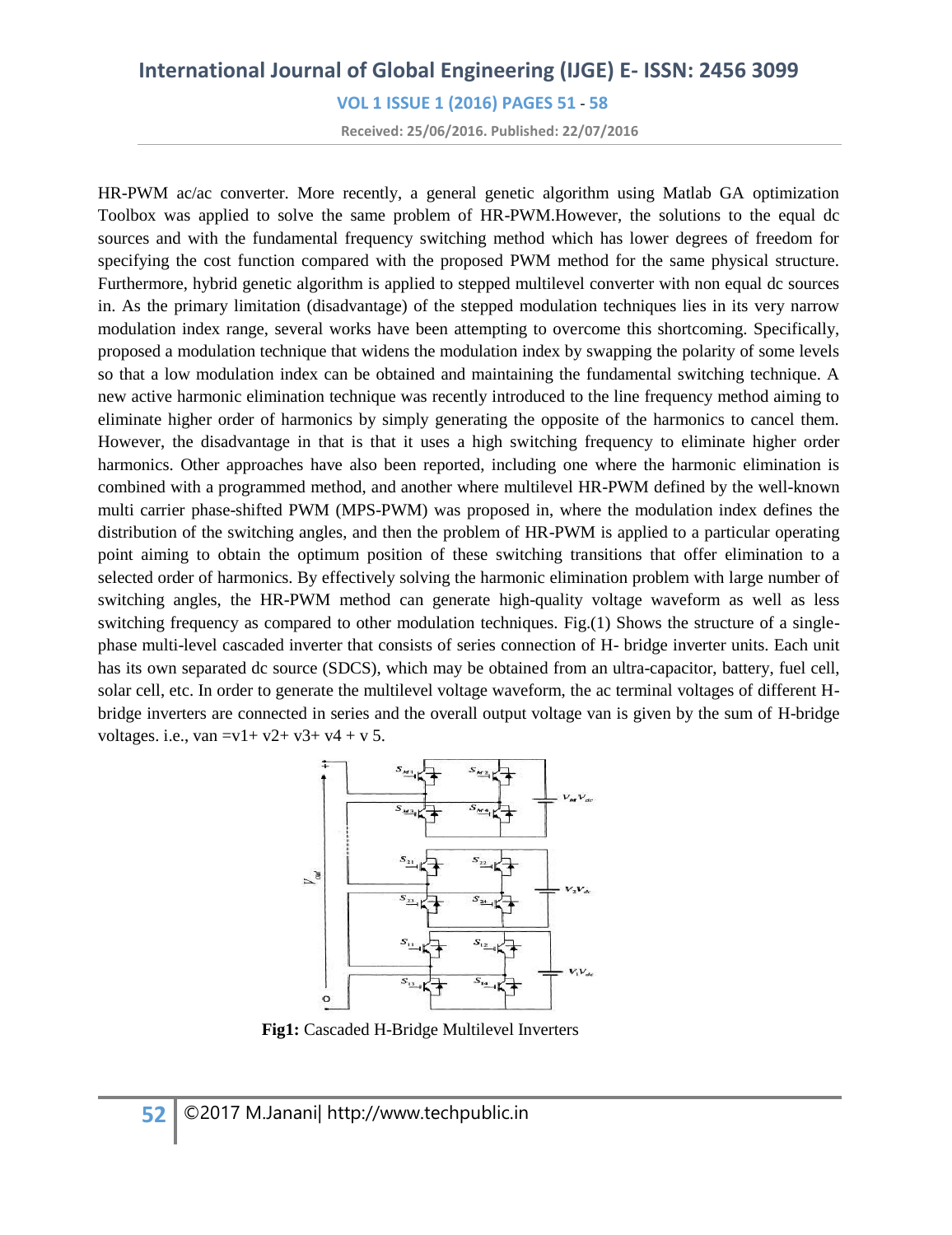# **International Journal of Global Engineering (IJGE) E- ISSN: 2456 3099 VOL 1 ISSUE 1 (2016) PAGES 51** - **58 Received: 25/06/2016. Published: 22/07/2016**

Each full bridge inverter can generate three different dc voltage levels of  $+$  Vdc, O, and  $-$  Vdc in its ac terminal, which depends on the state of four power switches: Q1, Q2, Q3 and Q4. The number of levels of output phase voltage *m* in a cascade multilevel inverter is  $m = 2s + 1$ , where s is the number of SDCs.

### **2. ESTIMATION OF SWITCHING ANGLES**

As per the Fourier theorem the periodic output voltage  $V \square$  t) can be described by a constant term plus an infinite series of sine and cosine terms of frequency n $\omega$ , where n is an integer. Therefore V (t) in general, can be expressed as

Because of the output voltage of the multilevel inverter is quarter wave symmetry, the Fourier series constants 0 and an become zero and only bn is to be calculated. The value of bn is found using the equations (2)

Fourier series of the quarter-wave symmetric H-bridge multilevel inverter output waveform is written as given in equation (6) in which s are the optimized switching angles, which must satisfy the following condition

The method to solve the optimized harmonic switching angles will be explained in this section. From equation

1. The amplitude of dc component equals zero.

2. The amplitude of all odd harmonic components including fundamental one, are given by

3. The amplitude of all even harmonics equal zero. Thus, only the odd harmonics in the quarter-wave symmetric multilevel waveform need to be eliminated. The switching angles of the waveform will be adjusted to get the lowest THD in the output voltage

If needed to control the peak value of the output voltage to be V1 and eliminate the fifth and seventh order harmonics, the modulation index is given by

Each H-bridge inverter unit has a conduction angle Which is calculated to minimize the harmonic components the conduction angles are the factors determining the amplitude of the harmonic components. This paper deals with a H-bridge cascaded inverter because its multi-level output voltage can be almost sinusoidal. In that case the conventional method can eliminate the dominant harmonics except for the fundamental wave. I dc sources are needed so that the dc voltage levels are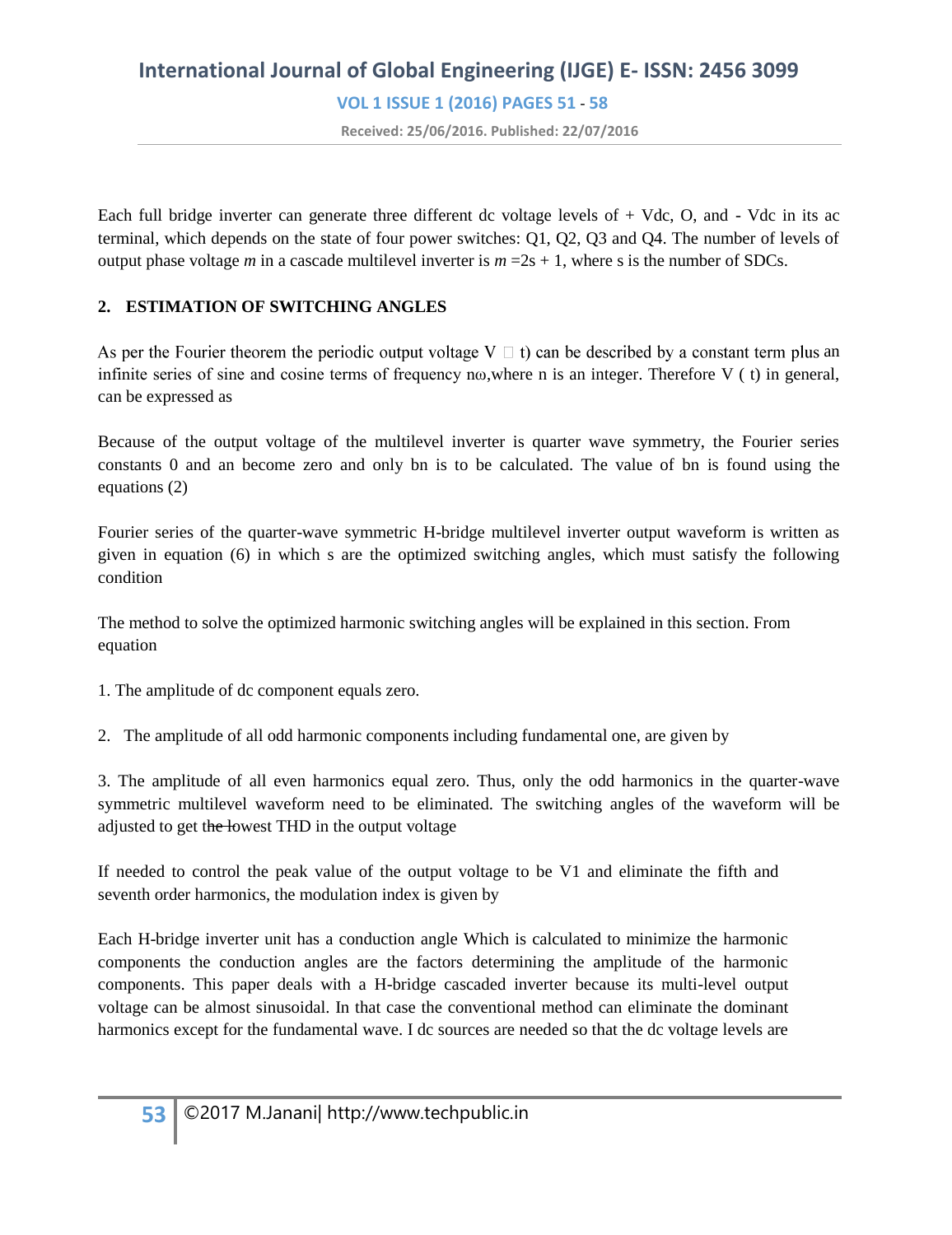# **International Journal of Global Engineering (IJGE) E- ISSN: 2456 3099 VOL 1 ISSUE 1 (2016) PAGES 51** - **58 Received: 25/06/2016. Published: 22/07/2016**

chosen so as not to generate the dominant harmonics while achieving the desired fundamental voltage. .

### **3. GA TOOLBOX**

 Genetic Algorithm (GA) is a method used for solving both constrained and unconstrained optimization problems based on natural selection, the process that drives biological evolution. GA repeatedly modifies a population of individual solutions. At each step, GA selects individuals at random from the current population to be parents and uses them to produce the children for the next generation. Over successive generations, the population "evolves" towards an optimal solution. GA uses three main rules at each step to create the next generation from the current population:

**Selection rules** select the individuals, called *parents* that contribute to the population at the next generation.

**Crossover rules** combine two parents to form children for the next generation

**Mutation rules** apply random changes to individual parents to form children.

**Calling the function 'ga' at the Command Line** To use GA at the command line, call the GA function ga with the syntax

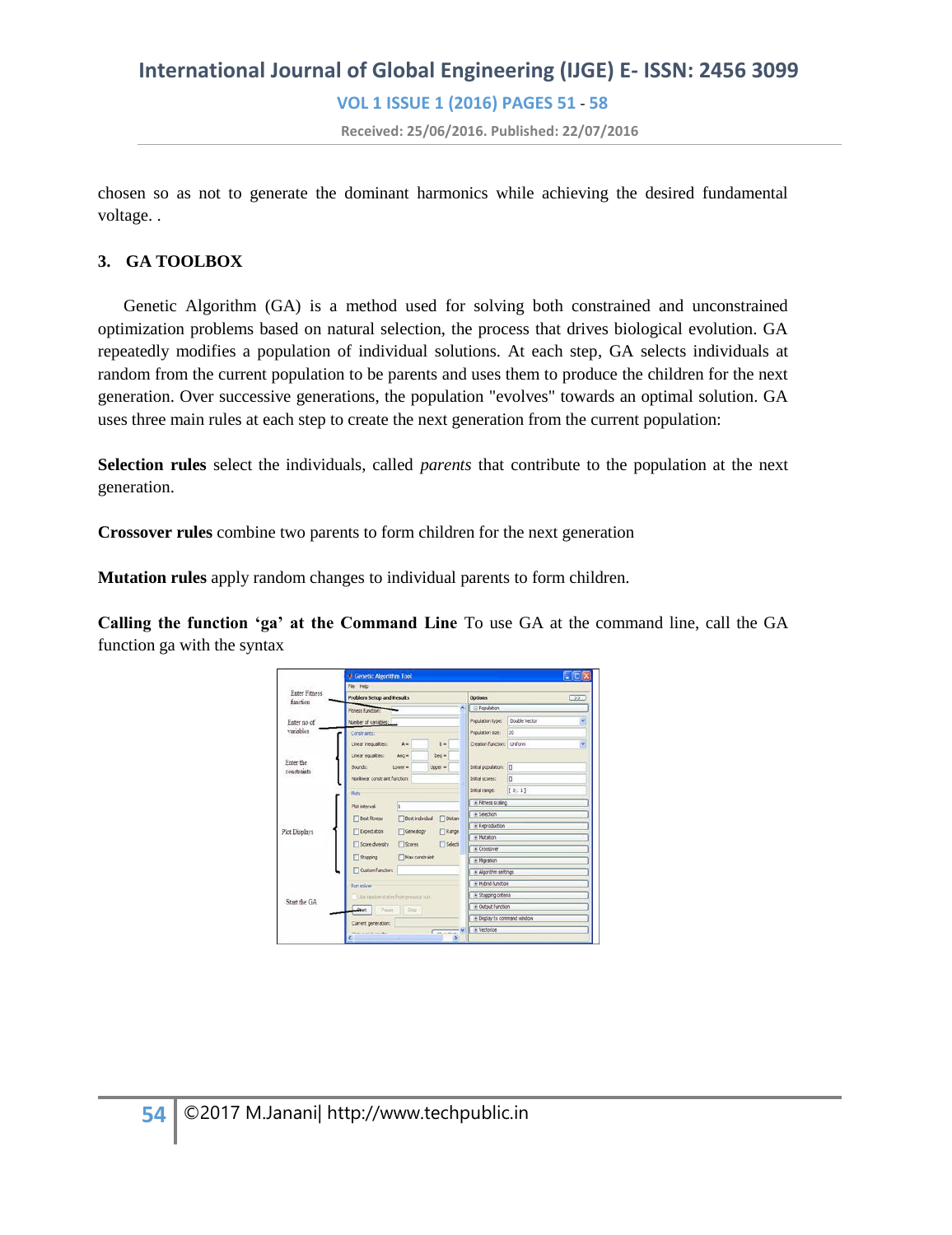### **VOL 1 ISSUE 1 (2016) PAGES 51** - **58**

**Received: 25/06/2016. Published: 22/07/2016**



*Using GA Tool* The Genetic Algorithm tool is a graphical user interface that enables you to use the genetic algorithm without working at the command line. To open it, enter *gatool.* at the MATLAB command prompt. The tool opens as shown in the Fig.2. To use the GA tool, the following information is entered,

**Fitness function** — The objective function is to minimize. Enter the fitness function in the form @fitnessfun, where fitnessfun is an M-file that computes the fitness function.

**Number of variables** — The length of the input vector to the fitness function. Enter constraints or a nonlinear constraint function for the problem in the **Constraints** pane. If the problem is unconstrained, leave these fields blank. To run the GA, click the Start button. The tool displays the results of the optimization in the Status and results pane. We can change the options for the genetic algorithm in the Options pane.

### **4. MULTI-LEVEL INVERTERS**

### **Simulation circuit for Three phases 3-level inverter:**

Simulation of 3-level and 5-level cascaded multilevel inverter is done using simulink from MATLAB. IGBTs are chosen as switching device for simulation, since it has more features than the other power semiconductor devices.

**Three-Level converter:** A typical three-phase inverter designed in half-bridge topology (Figure 3) allows for an output voltage waveform that can switch between two voltage levels only. The topology in Figure 1b, by contrast, allows for an output voltage waveform that switches through three voltage levels, which is why this topology is also known as three-level inverter topology. We will now analyse the principle behind a three-level inverter in order to ascertain the differences between it and a conventional 2-level inverter [1].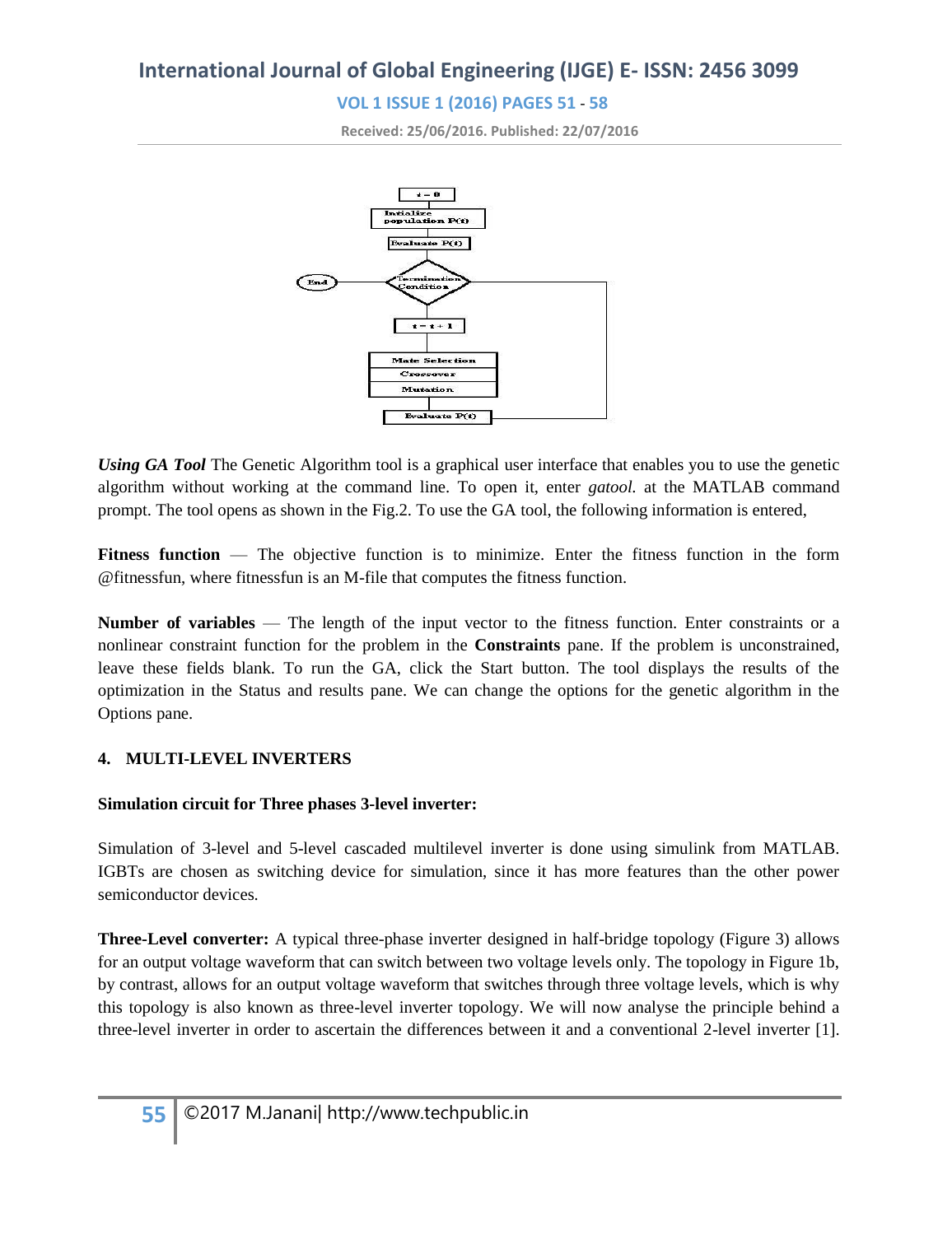**VOL 1 ISSUE 1 (2016) PAGES 51** - **58**

**Received: 25/06/2016. Published: 22/07/2016**

For a three-phase three level inverter a structure similar to that used with 12 electronic devices (IGBT) is needed (see Fig 3). Each phase will switch across three voltage levels (+Vdc/2, 0, -Vdc/2).In a structure such as this the maximum voltage across the IGBT is limited to half the maximum DC link voltage (Vdc/2). This is down to the fact that the IGBTs are connected to the neutral point (MP) by two fast diodes called neutral clamp diodes.



bridge cells in series. First, it is assumed that each cell operates at a frequency of three times the fundamental; therefore, there are three switching angles per quarter-cycle at the output voltage of each cell (i.e.,  $N1 = N2 = 3$ ) producing an overall six angles per quarter-cycle of the five level waveform (i.e.,  $N =$ 6). The optimization technique is applied to this case to find the optimal switching angles that eliminate five lower harmonics and controlling the fundamental. It is interesting to note that even though the solution does not exist for the whole region of modulation index, multiple sets of solution have been found as plotted. The investigation to define the optimal set that might have lower harmonic distortion is beyond the scope of this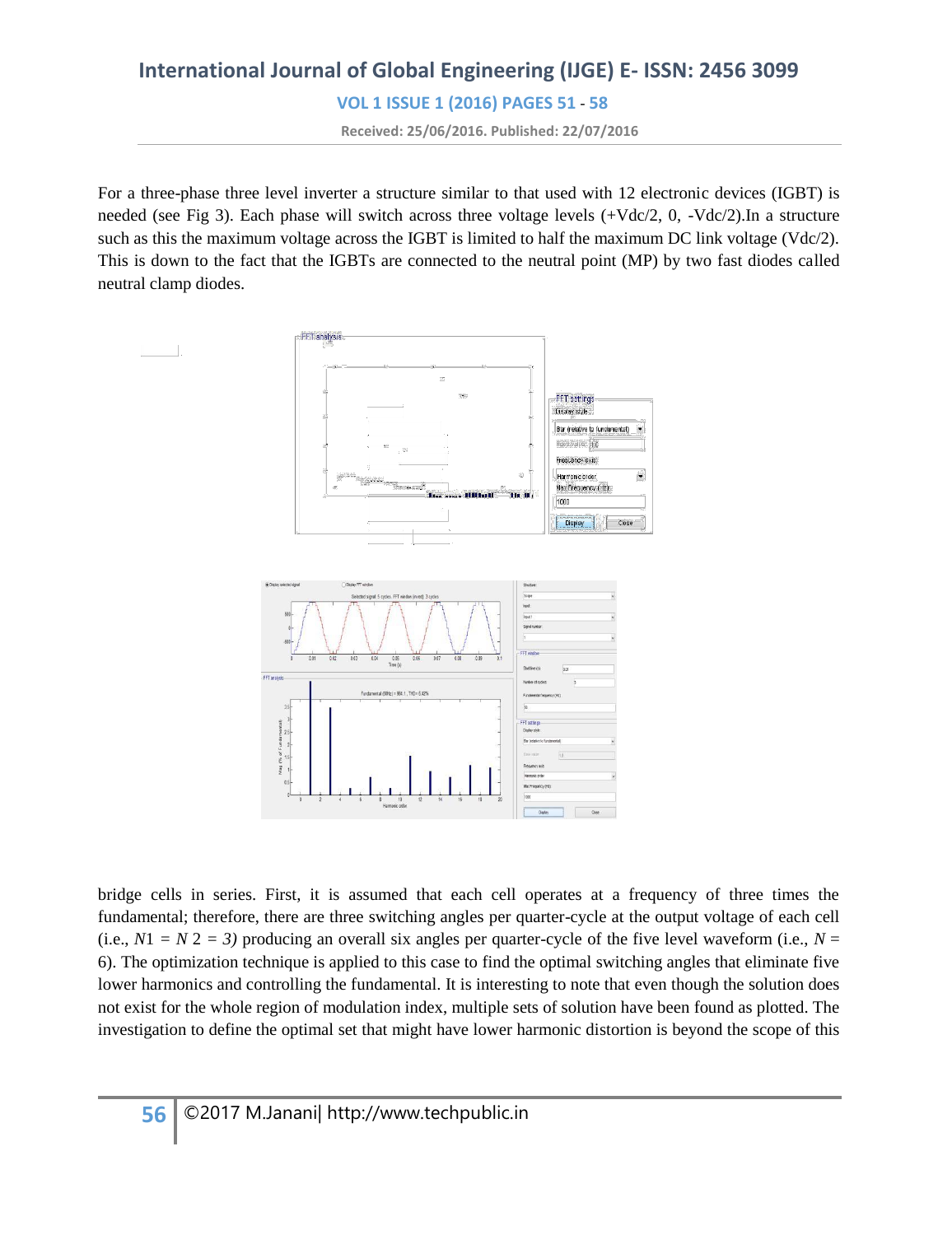# **International Journal of Global Engineering (IJGE) E- ISSN: 2456 3099 VOL 1 ISSUE 1 (2016) PAGES 51** - **58**

**Received: 25/06/2016. Published: 22/07/2016**

paper as its application dependant .

### **CONCLUSION**

A generalized formula of Harmonic Reduction-Pulse width Modulation (HR-PWM) suitable for high-power high-voltage cascaded multilevel converters with equal dc voltage sources was proposed and demonstrated in this project. Using this GA optimal firing angles have been determined for various multi-level cascaded inverter topologies. These optimal firing angles are used for triggering the power devices (IGBT/diode).With this switching angles approximate sinusoidal output voltage and current waveforms with minimum amount of Total Harmonic Distortion (THD) have been achieved. The percentage of THD obtained in the output of multilevel inverter topologies using PWM technique is compared with that obtained in the output of multilevel cascaded inverters in which advanced Genetic Algorithm optimization technique is used. It is observed that nearly 70-80% THD in the output has been reduced by using Genetic Algorithm optimization technique as compared to that obtained from inverter topologies using PWM technique.

### **REFERENCES**

- [1]. J. Kumar, B. Das and A. Pramod, Selective Harmonic Elimination Technique for a Multilevel Inverter,‖ Proceedings r of Fifteenth National Power Systems Conference (NPSC), Bombay, December 2008, pp. 608-613.
- [2]. A. Sarwar, M. S. J. Asghar, Imdadullah and S. K. Moin Ahmed,Development of Solar PV Based Grid Connected Inverters, Proceedings of International Conference on Electrical Energy System & Power Electronics, Chennai, April 2009, pp. 1172-1177.

[3] L. M. Tolbert, J. N. Chiasson, Z. Du and K. J. McKenzie, -Elimination of H Converter with Non equal Transaction on Industry Applications, Vol. 41, No. 1, 2005, pp. 75-81. doi:10.1109/TIA.2004.841162.

[4] G.Sundar, S. Rama Reddy, "Digital simulation of Multilevel inverter Based STATCOM" published in International Journal of Theoretical and Applied Information Technology, Vol.12, No.12, Feb.2010, pp.19-24

[5] L. M. Tolbert, J. N. Chiasson, D. Zhong, and K. J. McKenzie, ―Elimination of converter with non IEEEequalTrans. d Ind. Appl., Vol. 4, No. 1, pp. 75–82, Jan./Feb. 2005.

[6] Distributed Power Generation Systems with DC Voltage Sources, InternationalConference on